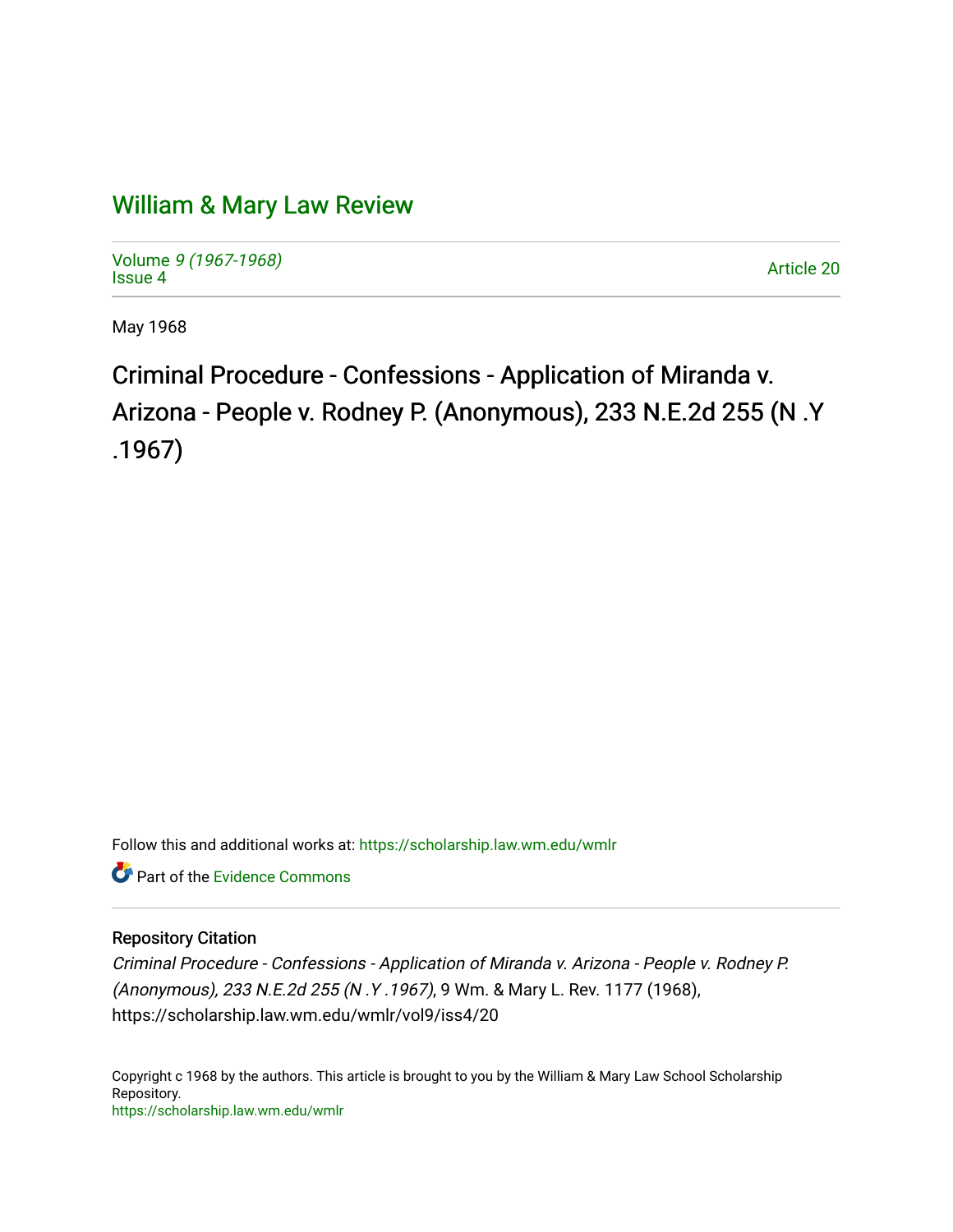Criminal Procedure-Confessions-Application of MIRANDA v. ARIzoNA. Rodney P., age 16, was implicated in the theft of an automobile by another youth, Daniel W. Subsequently, a detective approached Rodney in his yard and asked his two companions if they would leave, which they did. The detective then questioned Rodney briefly, and he admitted taking the auto along with Daniel.' He was not advised at any time of his right to counsel or to remain silent. Following his plea of guilty, he was adjudicated a youthful offender and was given a threeyear suspended sentence. The trial court found that the *Miranda* warnings2 were not required before the brief interrogation and refused to suppress his oral admissions. On appeal from the Appellate Division (which affirmed the lower court conviction), the New York Court of Appeals affirmed the judgment and, collaterally, the decision concerning Rodney's oral confession.<sup>3</sup>

The abolition of certain judicial and police interrogations and the extension of the right to remain silent has gradually and somewhat systematically evolved.4 The Supreme Court apparently climaxed this movement in *Miranda v. Arizona5* when it said that an individual has the constitutional right to remain silent whenever **"....** he has been taken into custody or otherwise deprived of his freedom of action in any significant way." **6** The Court held that neither exculpatory nor incul-

**I.** It would appear that the detective intended to arrest Rodney before he made the self-incriminating statements and that the youth was aware of this intent.

2. Miranda v. Arizona, 384 U.S. 436 *(1966).*

3. People v. Rodney P. (Anonymous), 21 N.Y.2d 1, 233 N.E.2d *255,* 286 N.Y.S.2d 225 **(1967).**

*4. See generally,* **J. GEORGE, CONSTITUI1ONAL** LIMITATIONS ON **EVIDENCE IN CRIMINAL** CAsEsq, 69-70 (I.C.L.E. SPECIALTY HANDBOOK No. *16,* 1966); Kamisar, *A Dissent from the Miranda Dissents, 65* **MIcmGAN** L. REv. *59, 66* (1966). *Miranda* was actually the culmination of a group of decisions extending the sixth amendment right to counsel: Hamilton v. Alabama, 368 U.S. *52* (1961) (to arraignment stage); White v. Maryland, 373 U.S. *59* (1963) (to preliminary hearing stage); Massiah v. United States, 377 U.S. 201 (1964) (to indictment stage); Escobedo v. Illinois, 378 U.S. 478 (1964) (to accusatory stage). *Escobedo* also required that an accused individual be given a warning that he had a right to remain silent. *Id.* at 490-491. This case marked a radical change in the law of confessions because it shifted the basis for exclusion from involuntariness to constitutional rights under the fifth amendment. *Miranda* extended the fifth amendment right to the custodial stage, and also extended the right to counsel in a manner similar to *Escobedo's* extension of the right to remain silent.

5. 384 U.S. 436 (1966).

6. *Id.* at 444. Before *Escobedo* and *Miranda,* the Supreme Court had relied primarily on a "voluntariness" test of confessions applied under the due process clause of the fourteenth amendment. *See The Supreme Court, 196Y Term,* 80 *HARv.* L. REv. 91 at 203. Under this former interpretation, the Court was limited to dealing with confes-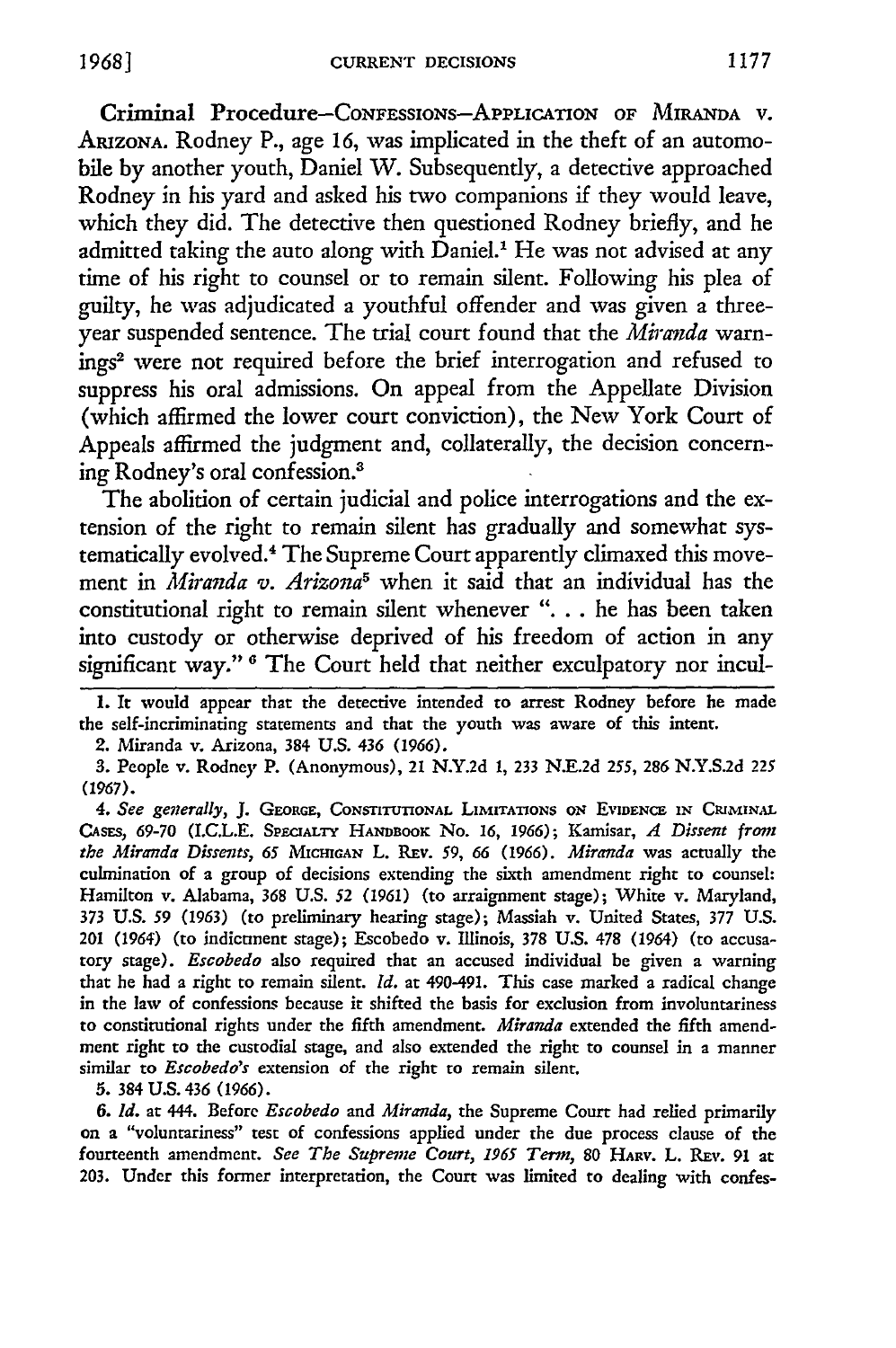patory statements stemming from questioning initiated by law enforcement officers after an individual has been deprived of his freedom may be used as evidence unless that individual had been warned of his rights."

Clearly, this constitutional right<sup>8</sup> applies to station house questioning<sup>9</sup> and probably to police car questioning,<sup>10</sup> and, by the terms of the decision, does not extend to general on-the-scene questioning,<sup>11</sup> however, exactly what " . . . deprived of his freedom of action in any significant way **. .. "** means and at what point home and street interrogations are included has not been clearly resolved.<sup>12</sup>

Recent cases in which the courts were required to determine where the right to remain silent arose have employed several different approaches. A subjective test involving the voluntariness of a confession, i.e., whether it was the product of "free and rational choice"-had been used by most courts since 1941.<sup>13</sup> This test has generally been rejected

sions in the courtroom (at the trial or at preliminary hearings). *Id.* However, recent decisions ending with *Miranda* have held that the fifth amendment self-incrimination clause also applies to the states through the fourteenth amendment. Miranda v. Arizona, 384 U.S. 436 (1966); Schmerber v. California, 384 U.S. 757 (1966); Griffin v. California, 380 U.S. 609 (1965); Murphy v. Waterfront Commission, 378 U.S. 52 (1964); Malloy v. Hogan, 378 U.S. 1 (1964). By shifting the emphasis to the fifth amendment, the Court, in *Escobedo* and *Miranda,* was able to extend rights against self-incrimination to the pre-courtroom stage.

7. Miranda v. Arizona, 384 U.S. 436 at 444. The Court required that an individual be given a four-point warning that ". **.** . he has a right to remain silent, that any statement he does make may be used as evidence against him, and that he has a right to the presence of an attorney, either retained or appointed." *Id.*

The Court incidentally confirmed that the right to appointed counsel is coextensive with the right to retained counsel. *Id.* at 472-473. *See also* Gideon v. Wainwright, 372 U.S. **335** (1963).

8. The Court submitted that this right could be waived; however, the requirements for proof of such waiver are indeed strenuous. Miranda v. Arizona, 384 U.S. 436 at 470-471, 475 (1966).

**9.** Miranda v. Arizona, 384 U.S. 436 at 445-458, 477 (1966).

10. This would probably be true because a police car can be viewed as an extension of the station house.

11. Miranda v. Arizona, 384 U.S. 436 at 477-478 (1966).

12. For general discussions, *see* Kamisar, *A Dissent from the Miranda Dissents, 65* MicHIGAN L. REv. 59 (1966); Rothblatt and Pitler, *Police Interrogation,* 42 NoRE DAME LAwYER 479 (1967); 33 BROOKLYN L. REv. 347 (1967); 67 CoLum. L. REv. 130 (1967); 36 FoRDHAm L. Rav. 141 (1967). *See also* note 33 *infra.*

*13. See, e.g.,* Haynes v. Washington, 373 U.S. 503 (1963); Blackburn v. Alabama, 361 U.S. 199 at 207 (1960); Watts v. Indiana, 338 U.S. 49 at 53 (1949); United States v. Mitchell, 322 U.S. *65* at 68 (1944); Lisenba v. California, 314 **U.S.** 219 at 241 (1941).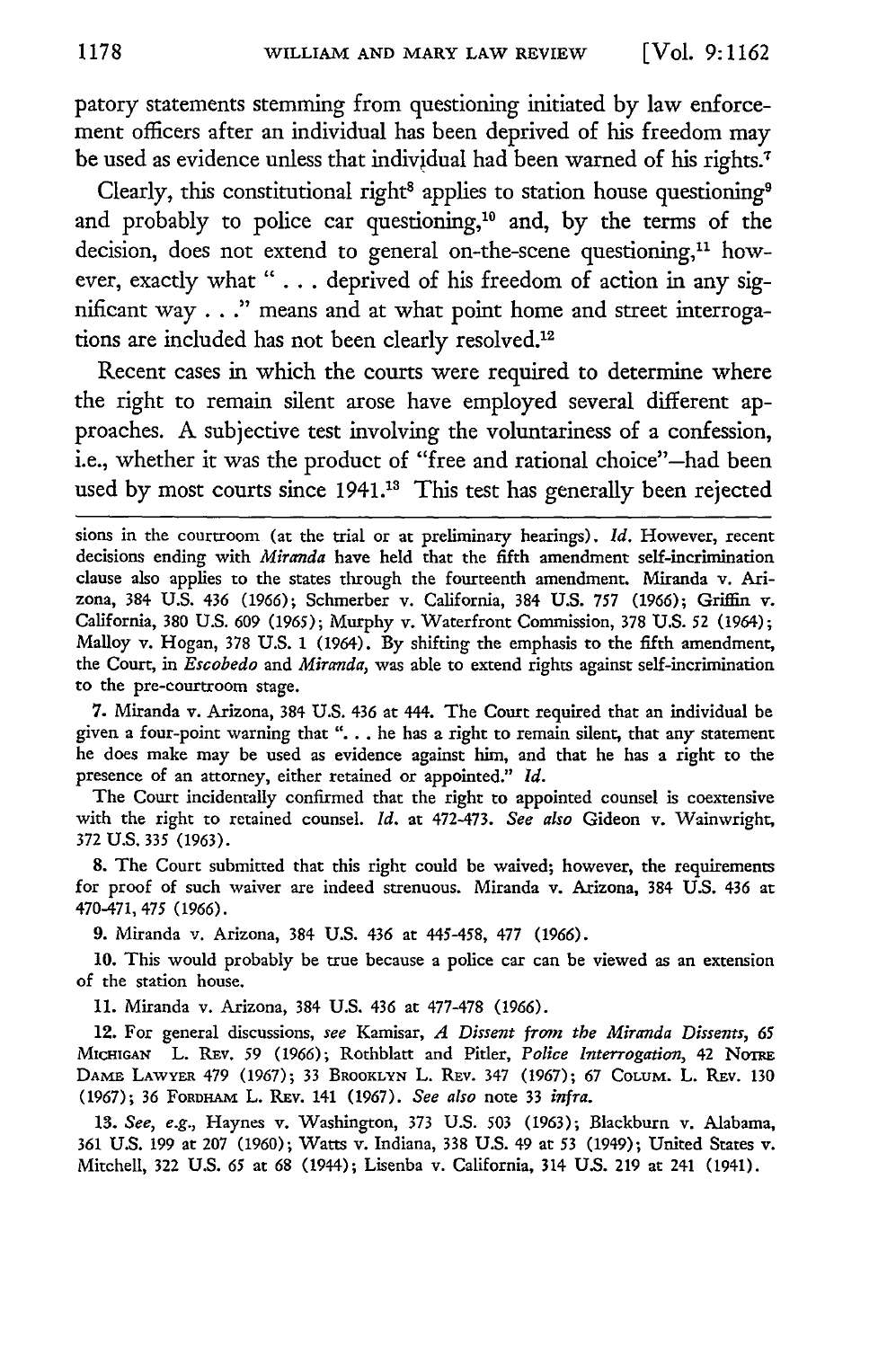by the courts in interpreting *Miranda.14* After *Escobedo v. Illinois'5* shifted the emphasis to fifth amendment rights, most courts have apparently determined that the "accusatory" stage of *Escobedo* and the "in custody" stage of *Miranda* were reached when a questioned individual was made aware of a police intent to arrest him.<sup>16</sup> Generally, the courts have examined the police intent and the individual's awareness on a case-to-case basis, considering the surrounding circumstances in each.<sup>17</sup> However, some courts have suggested that, in the absence of warnings, no statements would be allowed after the police first formed the intent to arrest.'8 California, for example, has established an objective standard-whether a reasonable man would have felt restrained in a significant way.<sup>19</sup> The only apparent generalization is that most courts

15. 378 U.S. 478 (1964).

16. The holding in *Escobedo* was generally that the right to retained counsel accrues **"....** when the process shifts from investigatory to accusatory, *i.e.,* when its focus is on the accused and its purpose is to elicit a confession." *Id.* at 490 (for complete holding, see **pp.** 490-492). *Escobedo* applied primarily to sixth amendment rights which also affect the states because of the fourteenth amendment. Gideon v. Wainwright, 372 U.S. 335 (1963); Chandler v. Fretag, 348 U.S. 3 (1954); House v. Mayo, 324 U.S. 42 (1945). However, it did require that the accused be warned that he has a right to remain silent. Since the *Miranda* Court said it was defining *Escobedo's* "focus" of the investigation as custodial interrogation (Miranda v. Arizona, 384 U.S. 436 at 444), the courts have extensively employed decisions interpreting *Escobedo* in interpreting *Miranda.*

The *Escobedo* and *Miranda* decisions are not retroactive to cases which went to trial before June 22, 1964 and June 13, *1966,* the dates they were decided, respectively. Johnson v. New York, 384 U.S. 719 (1966).

**17.** *See* Gaudio v. State, 1 Md. App. *455,* 230 A.2d 700 (1967); State v. Boscia, **93 N.J.** Super. *586,* 226 A.2d 643 (App. Div. 1967); People v. Kulis, 18 N.Y.2d 318, 221 N.E.2d 541, 274 N.Y.S.2d 873 (1966); People v. Terrell, 53 Misc.2d 32, 277 N.Y.S.2d 926 (Sup. Ct. 1967); People v. Kenny, 53 Misc.2d 527, 279 N.Y.S.2d 198 (Sup. Ct. 1966); People v. Glover, 52 Misc.2d 520, 276 N.Y.S.2d *461* (Sup. Ct. 1966); People v. Reason, 52 Misc.2d 425, 276 N.Y.S.2d 461 (Sup. Ct. 1966); Commonwealth v. Jefferson, 423 Pa. 541, *226* A.2d *765* (1967).

18. People v. Reason, 52 Misc.2d 425, 276 N.Y.S.2d *196* (Sup. Ct. 1966); Commonwealth v. Jefferson, 423 Pa. 541, 226 A.2d *765* (1967).

**19.** People v. Arnold, 58 Cal. Rptr. 115, *426* P.2d *515* (1967); People v. Hazel, 60 Cal. Rptr. 437 (Dist. Ct. of Appeal, 1967).

<sup>14.</sup> This test was suggested by the language of the *Miranda* Court that an individual is "in custody" if he is deprived of his freedom in any significant way. Miranda v. Arizona, 384 U.S. 436 at 444 (1966). It was further suggested when the Court said that compulsion consisted of inherent psychological pressures which prevented a statement from ". **..** truly being the product of his own free choice." *Id.* at *456.* It is generally rejected however, apparently because *Miranda* was not intended to subject the police to the idiosyncrasies of every person they question.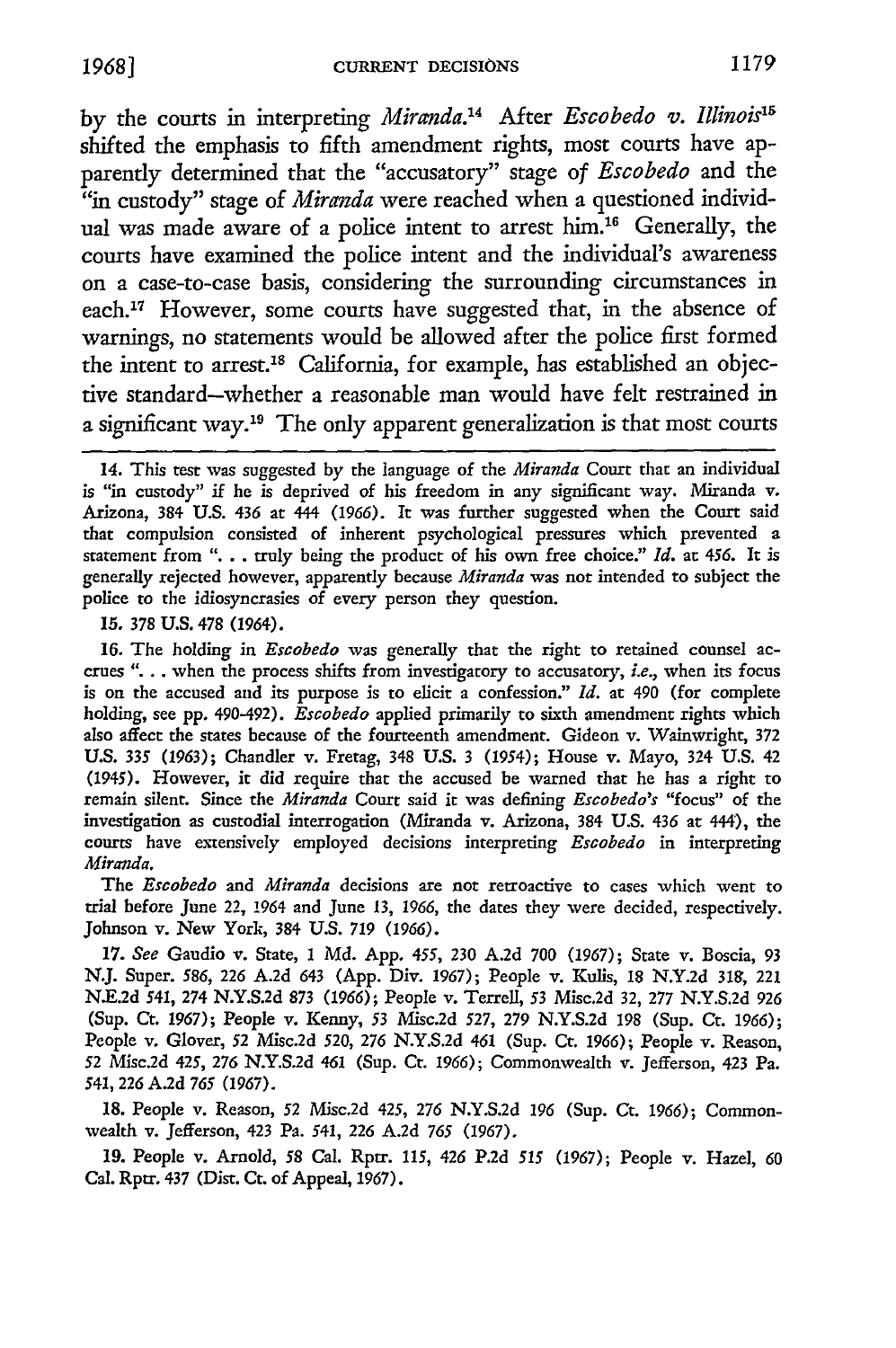have rejected physical coercion or compulsion as a controlling factor,<sup>20</sup> primarily because of the *Miranda* Court's emphasis on "psychological" pressure. 21

Here, in *People v. Rodney*,<sup>22</sup> the New York Court of Appeals first rejected the generally applied subjective-type tests<sup>23</sup> because it felt that the circumstances did not evidence any sort of coercion.<sup>24</sup> It then rejected the other subjective test (from the questioned individual point of view) because it would **"....** place upon the police the burden of anticipating the frailties or idiosyncracies of every person whom they question." **25** It did, however, adopt the objective standard (reasonable man), relying heavily on what it considered the purposes and evils intended to be eradicated by the *Miranda* decision, ".. . to protect the individual's freedom of choice-to answer or not answer-in situations which are inherently coercive." 26

However, the New York Court introduced a new factor in applying the objective test. It found that Rodney could not as a reasonable man have believed that his freedom of action was restrained in a significant way because he was not physically restrained (given the fact that he was not told that he was under arrest or would be arrested). Most courts, as mentioned above, had apparently rejected physical coercion as a significant factor.<sup>27</sup>

20. *E.g.,* People v. Arnold, 58 Cal. Rptr. 115, 426 P.2d *515* (1967); People v. Glover, 52 Misc.2d 520, 276 N.Y.S.2d 461 (Sup. Ct. 1966); People v. Reason, *52* Misc. 2d 425, 276 N.Y.S.2d 196 (Sup. Ct. 1966); Commonwealth v. Jefferson, 423 Pa. 541, 226 A.2d 765 (1967); see *also* Graham, *What is Custodial Interrogation?,* 14 U.CJL.A. **LAw** REv. 59, 76-77. *Contra,* People v. Johnson, 50 Misc.2d 1009, 271 N.Y.S.2d 814 (1966).

21. Miranda v. Arizona, 384 U.S. 436 at 456. A possibility not actually discussed in court opinions is that all of these interpretations are means of avoiding the inevitable. The spirit of *Miranda* and *Escobedo* suggests that the Supreme Court may ultimately require warnings at every stage of police interrogation (except general on-the-scene questioning). The Court said, "[A] system of criminal law enforcement which comes to depend on the 'confession' will, in the long run, be less reliable and more subject to abuses than a system which depends on extrinsic evidence independently secured through skillful investigation." Escobedo v. Illinois, **378** U.S. 478, 488-489 (1964). *See* Kamisar, *A Dissent fronz the Miranda Dissents, 65* **MICHIGAN** L. Rzv. **59** at **66** (1966).

22. People v. Rodney P. (Anonymous), 21 N.Y.2d 1, 233 N.E.2d *255,* 286 N.Y.S.2d **225** (1967).

**23.** Cases cited note 17 *supra.*

24. *Id.* at 5, 233 N.E. 2d at 259, 286 N.Y.S.2d at 231.

25. *Id.* at 6, 233 NZE.2d at 260, 286 N.Y.S.2d at 233.

26. *Id.* at *5, 6,* 233 NE.2d at 259, 260, 286 N.Y.S.2d at 231, 233.

**27.** The different approach is made apparent in the dissenting opinion, which stated that isolation was certainly sufficient psychological pressure and the officer's first question was sufficient notice of probability of arrest. Any reasonable man would be-